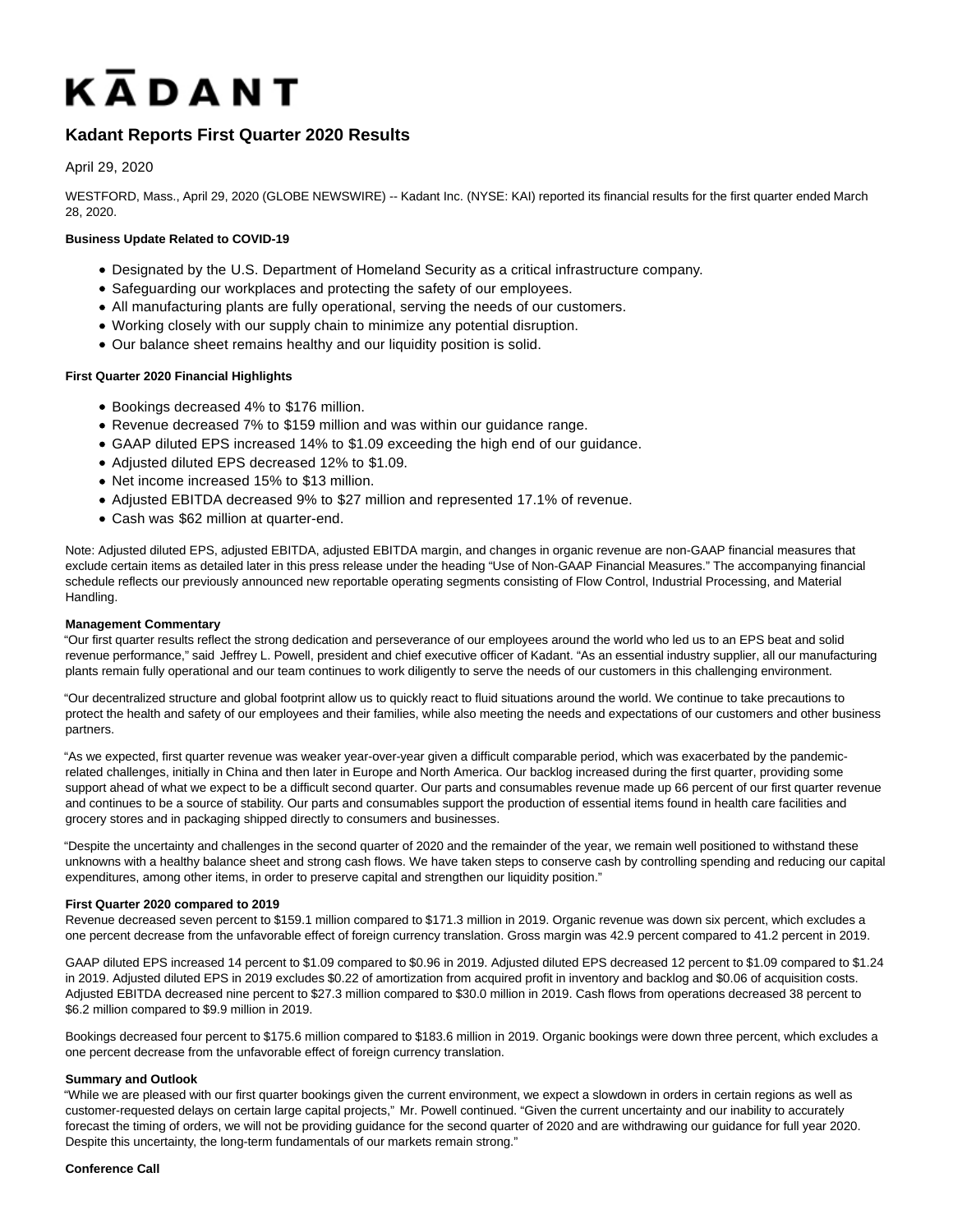Kadant will hold a webcast with a slide presentation for investors on Thursday, April 30, 2020, at 11:00 a.m. eastern time to discuss its first quarter performance, including the change in reportable operating segments, as well as future expectations. To access the webcast, including the slideshow and accompanying audio, go t[o www.kadant.com a](https://www.globenewswire.com/Tracker?data=NlNzW3QZ7mGPAyrUSG56Rsq1w3lxLMSwAggFyU0fPCW5knWM-6BNOzZI9VX368SemX1XsuFkCGNUoVAn9DZz0w==)nd click on "Investors." To listen to the webcast via teleconference, call 888-326-8410 within the U.S., or +1-704-385-4884 outside the U.S. and reference participant passcode 5993005. Prior to the call, our earnings release and the slides used in the webcast presentation will be filed with the Securities and Exchange Commission and will be available a[t www.sec.gov.](https://www.globenewswire.com/Tracker?data=7_LjiJ0IxKUDWU0YXdMVVLO9WTfxhGOBWsSfqmMAJFlJniV5HgX8W1TZrynRAs_rAiaSOiqwBdfvh2JCBuxRfg==) An archive of the webcast presentation will be available on our website until May 29, 2020.

Shortly after the webcast, Kadant will post its updated general investor presentation incorporating the first quarter results on its website at [www.kadant.com u](https://www.globenewswire.com/Tracker?data=NlNzW3QZ7mGPAyrUSG56RnKIQLLNdzIUilGlNk8CqVOb34-uq2GZvuOowA1hYxT_m9Y6Byw0FruCRbYOKBs95Q==)nder the "Investors" section.

#### **Use of Non-GAAP Financial Measures**

In addition to the financial measures prepared in accordance with generally accepted accounting principles (GAAP), we use certain non-GAAP financial measures, including increases or decreases in revenue excluding the effect of foreign currency translation (organic revenue), adjusted operating income, adjusted net income, adjusted diluted earnings per share (EPS), earnings before interest, taxes, depreciation, and amortization (EBITDA), adjusted EBITDA, adjusted EBITDA margin, and free cash flow.

We believe these non-GAAP financial measures, when taken together with the corresponding GAAP financial measures, provide meaningful supplemental information regarding our performance by excluding certain items that may not be indicative of our core business, operating results, or future outlook. We believe that the inclusion of such measures helps investors gain an understanding of our underlying operating performance and future prospects, consistent with how management measures and forecasts our performance, especially when comparing such results to previous periods or forecasts and to the performance of our competitors. Such measures are also used by us in our financial and operating decision-making and for compensation purposes. We also believe this information is responsive to investors' requests and gives them an additional measure of our performance.

The non-GAAP financial measures included in this press release are not meant to be considered superior to or a substitute for the results of operations prepared in accordance with GAAP. In addition, the non-GAAP financial measures included in this press release have limitations associated with their use as compared to the most directly comparable GAAP measures, in that they may be different from, and therefore not comparable to, similar measures used by other companies.

Revenue in the first quarter of 2020 included a \$2.6 million unfavorable foreign currency translation effect. We present increases or decreases in organic revenue, which excludes the effect of foreign currency translation to provide investors insight into underlying revenue trends.

Our non-GAAP financial measures exclude acquisition costs and amortization expense related to acquired profit in inventory and backlog. These items are excluded as they are not indicative of our core operating results and are not comparable to other periods, which have differing levels of incremental costs, or none at all.

Adjusted operating income, adjusted EBITDA, and adjusted EBITDA margin exclude:

- Pre-tax acquisition costs of \$0.8 million in the first quarter of 2019.
- Pre-tax expense related to amortization of acquired profit in inventory and backlog of \$3.3 million in the first quarter of 2019.

Adjusted net income and adjusted diluted EPS exclude:

- After-tax acquisition costs of \$0.7 million (\$0.8 million net of tax of \$0.1 million) in the first quarter of 2019.
- After-tax expense related to amortization of acquired profit in inventory and backlog of \$2.5 million (\$3.3 million net of tax of \$0.8 million) in the first quarter of 2019.

Free cash flow is calculated as cash flow from operations less:

Capital expenditures of \$2.7 million in the first quarter of 2020 and \$2.2 million in the first quarter of 2019.

Reconciliations of the non-GAAP financial measures to the most directly comparable GAAP financial measures are set forth in this press release.

## **Financial Highlights (unaudited)**

(In thousands, except per share amounts and percentages)

|                                               | Three Months Ended |         |                   |         |  |  |  |
|-----------------------------------------------|--------------------|---------|-------------------|---------|--|--|--|
| <b>Consolidated Statement of Income</b>       | March 28.          |         | March 30,<br>2019 |         |  |  |  |
| Revenue                                       |                    | 159,127 | \$                | 171,316 |  |  |  |
| <b>Costs and Operating Expenses:</b>          |                    |         |                   |         |  |  |  |
| Cost of revenue                               |                    | 90.804  |                   | 100,801 |  |  |  |
| Selling, general, and administrative expenses |                    | 45,592  |                   | 49,319  |  |  |  |
| Research and development expenses             |                    | 3,076   |                   | 2,621   |  |  |  |
|                                               |                    | 139,472 |                   | 152,741 |  |  |  |
| Operating Income                              |                    | 19,655  |                   | 18,575  |  |  |  |
| Interest Income                               |                    | 51      |                   | 56      |  |  |  |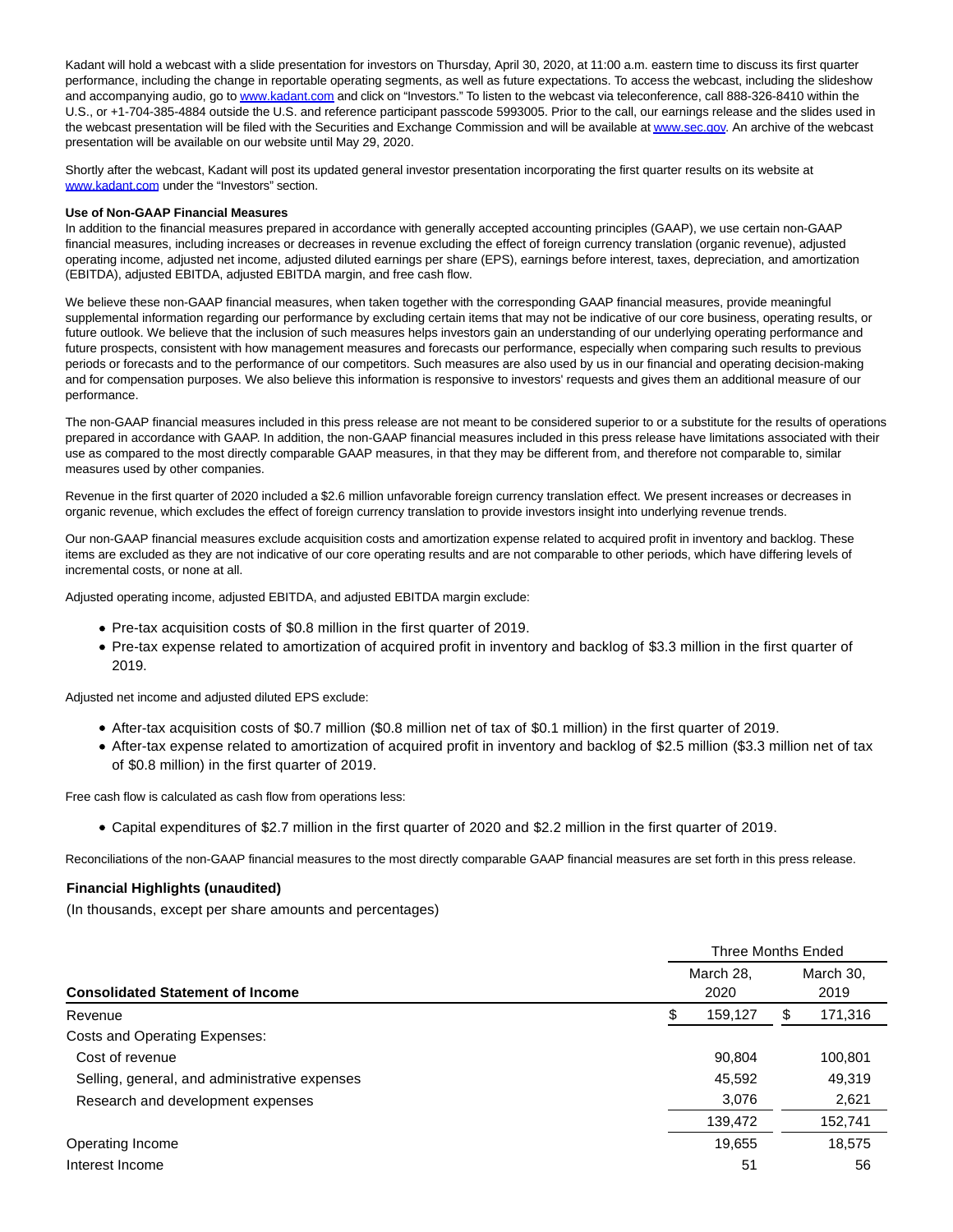| Interest Expense                                   |                    |                           | (2, 459)           | (3,504)           |
|----------------------------------------------------|--------------------|---------------------------|--------------------|-------------------|
| Other Expense, Net                                 |                    |                           | (32)               | (99)              |
| Income Before Provision for Income Taxes           |                    |                           | 17,215             | 15,028            |
| Provision for Income Taxes                         |                    |                           | 4,559              | 3,963             |
| Net Income                                         |                    |                           | 12,656             | 11,065            |
| Net Income Attributable to Noncontrolling Interest |                    |                           | (125)              | (165)             |
| Net Income Attributable to Kadant                  |                    |                           | \$<br>12,531       | \$<br>10,900      |
| Earnings per Share Attributable to Kadant:         |                    |                           |                    |                   |
| Basic                                              |                    |                           | \$<br>1.10         | \$<br>0.98        |
| <b>Diluted</b>                                     |                    |                           | 1.09               | \$<br>0.96        |
| Weighted Average Shares:                           |                    |                           |                    |                   |
| Basic                                              |                    |                           | 11,432             | 11,133            |
| <b>Diluted</b>                                     |                    |                           | 11,508             | 11,385            |
|                                                    |                    | <b>Three Months Ended</b> | Three Months Ended |                   |
| Adjusted Net Income and Adjusted Diluted EDS (a)   | March 28,<br>2020. | March 28,<br>2020         | March 30,<br>2010  | March 30,<br>2010 |

|   | 2020   |    | 2020 | 2019   | 2019       |
|---|--------|----|------|--------|------------|
|   |        |    |      |        |            |
| S | 12.531 | S  | 1.09 | 10.900 | \$<br>0.96 |
|   |        |    |      |        |            |
|   |        |    |      | 699    | 0.06       |
|   |        |    |      |        |            |
|   | 6      |    |      | 2.513  | 0.22       |
|   | 12,537 | \$ | 1.09 | 14,112 | \$<br>1.24 |
|   |        |    |      |        |            |

|                               | <b>Three Months Ended</b> |  |           |  |          | Decrease  |
|-------------------------------|---------------------------|--|-----------|--|----------|-----------|
|                               | March 28,                 |  | March 30, |  |          | Excluding |
| <b>Revenue by Segment (b)</b> | 2020                      |  | 2019      |  | Decrease | FX (a,c)  |
| <b>Flow Control</b>           | \$<br>57.149              |  | 61.144    |  | (3,995)  | (2,685)   |
| Industrial Processing         | 64,709                    |  | 72.274    |  | (7,565)  | (6,682)   |
| <b>Material Handling</b>      | 37.269                    |  | 37.898    |  | (629)    | (268)     |
|                               | \$<br>159.127             |  | 171.316   |  | (12,189) | (9,635)   |

| <b>Three Months Ended</b>       |    |           |    |           |               |    | Decrease  |
|---------------------------------|----|-----------|----|-----------|---------------|----|-----------|
|                                 |    | March 28, |    | March 30. |               |    | Excluding |
| <b>Revenue by Geography (d)</b> |    | 2020      |    | 2019      | Decrease      |    | FX (a,c)  |
| North America                   | \$ | 93,823    | \$ | 100,876   | \$<br>(7,053) | \$ | (6,958)   |
| Europe                          |    | 36.014    |    | 38,985    | (2,971)       |    | (1,889)   |
| Asia                            |    | 15.908    |    | 17.078    | (1, 170)      |    | (655)     |
| Rest of World                   |    | 13,382    |    | 14.377    | (995)         |    | (133)     |
|                                 | \$ | 159.127   |    | 171,316   | (12,189)      | S  | (9,635)   |

|                    | Increase   |
|--------------------|------------|
| Three Months Ended | (Decrease) |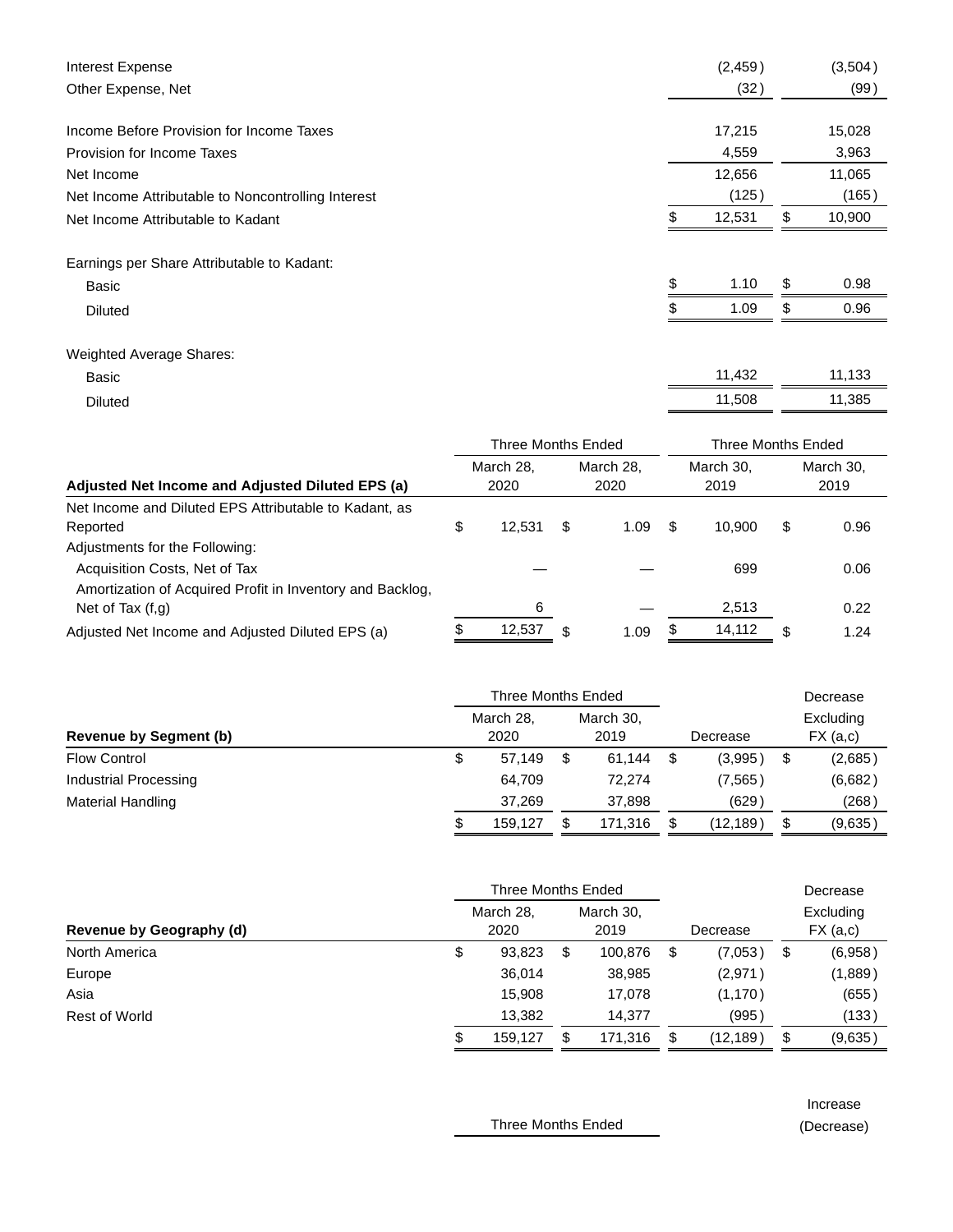|                                | March 28, | March 30. | Increase   | Excluding      |
|--------------------------------|-----------|-----------|------------|----------------|
| <b>Bookings by Segment (b)</b> | 2020      | 2019      | (Decrease) | $FX$ (c)       |
| <b>Flow Control</b>            | 67.744    | 64.735    | 3.009      | \$<br>4,528    |
| Industrial Processing          | 65,838    | 79.071    | (13,233)   | (12,473)       |
| Material Handling              | 42.035    | 39.806    | 2.229      | 2,556          |
|                                | 175.617   | 183.612   | (7,995)    | \$<br>(5, 389) |

|                                         | <b>Three Months Ended</b> |                           |    |                   |  |  |
|-----------------------------------------|---------------------------|---------------------------|----|-------------------|--|--|
| <b>Business Segment Information (b)</b> |                           | March 28,<br>2020         |    | March 30,<br>2019 |  |  |
| Gross Margin:                           |                           |                           |    |                   |  |  |
| <b>Flow Control</b>                     |                           | 52.9%                     |    | 51.2%             |  |  |
| <b>Industrial Processing</b>            |                           | 38.4%                     |    | 38.9%             |  |  |
| <b>Material Handling</b>                |                           | 35.5%                     |    | 29.3%             |  |  |
|                                         |                           | 42.9%                     |    | 41.2%             |  |  |
| Operating Income:                       |                           |                           |    |                   |  |  |
| <b>Flow Control</b>                     | \$                        | 13,330                    | \$ | 12,984            |  |  |
| <b>Industrial Processing</b>            |                           | 9,436                     |    | 11,854            |  |  |
| <b>Material Handling</b>                |                           | 4,134                     |    | 731               |  |  |
| Corporate                               |                           | (7, 245)                  |    | (6,994)           |  |  |
|                                         | \$                        | 19,655                    | \$ | 18,575            |  |  |
| Adjusted Operating Income (a,e):        |                           |                           |    |                   |  |  |
| <b>Flow Control</b>                     | \$                        | 13,330                    | \$ | 12,984            |  |  |
| <b>Industrial Processing</b>            |                           | 9,436                     |    | 11,854            |  |  |
| <b>Material Handling</b>                |                           | 4,142                     |    | 4,882             |  |  |
| Corporate                               |                           | (7, 245)                  |    | (6,994)           |  |  |
|                                         | \$                        | 19,663                    | \$ | 22,726            |  |  |
| <b>Capital Expenditures:</b>            |                           |                           |    |                   |  |  |
| <b>Flow Control</b>                     | \$                        | 821                       | \$ | 471               |  |  |
| <b>Industrial Processing</b>            |                           | 1,464                     |    | 1,363             |  |  |
| <b>Material Handling</b>                |                           | 398                       |    | 333               |  |  |
| Corporate                               |                           | 3                         |    | 1                 |  |  |
|                                         | \$                        | 2,686                     | \$ | 2,168             |  |  |
|                                         |                           | <b>Three Months Ended</b> |    |                   |  |  |
|                                         |                           | March 28,                 |    | March 30,         |  |  |

| <b>Cash Flow and Other Data</b>                                    | $m$ $n$<br>2020 |                            | $m$ $n$<br>2019                     |
|--------------------------------------------------------------------|-----------------|----------------------------|-------------------------------------|
| Cash Provided by Operations                                        | \$              | 6,169                      | \$<br>9,876                         |
| Less: Capital Expenditures                                         |                 | (2,686)                    | (2, 168)                            |
| Free Cash Flow (a)                                                 | \$              | 3,483                      | \$<br>7,708                         |
| Depreciation and Amortization Expense<br><b>Balance Sheet Data</b> | \$              | 7,598<br>March 28.<br>2020 | \$<br>8,231<br>December 28.<br>2019 |
| <b>Assets</b>                                                      |                 |                            |                                     |
| Cash, Cash Equivalents, and Restricted Cash                        | \$              | 62.075                     | \$<br>68,273                        |
| Accounts Receivable, net                                           |                 | 91,138                     | 95,740                              |
| Inventories                                                        |                 | 102,718                    | 102,715                             |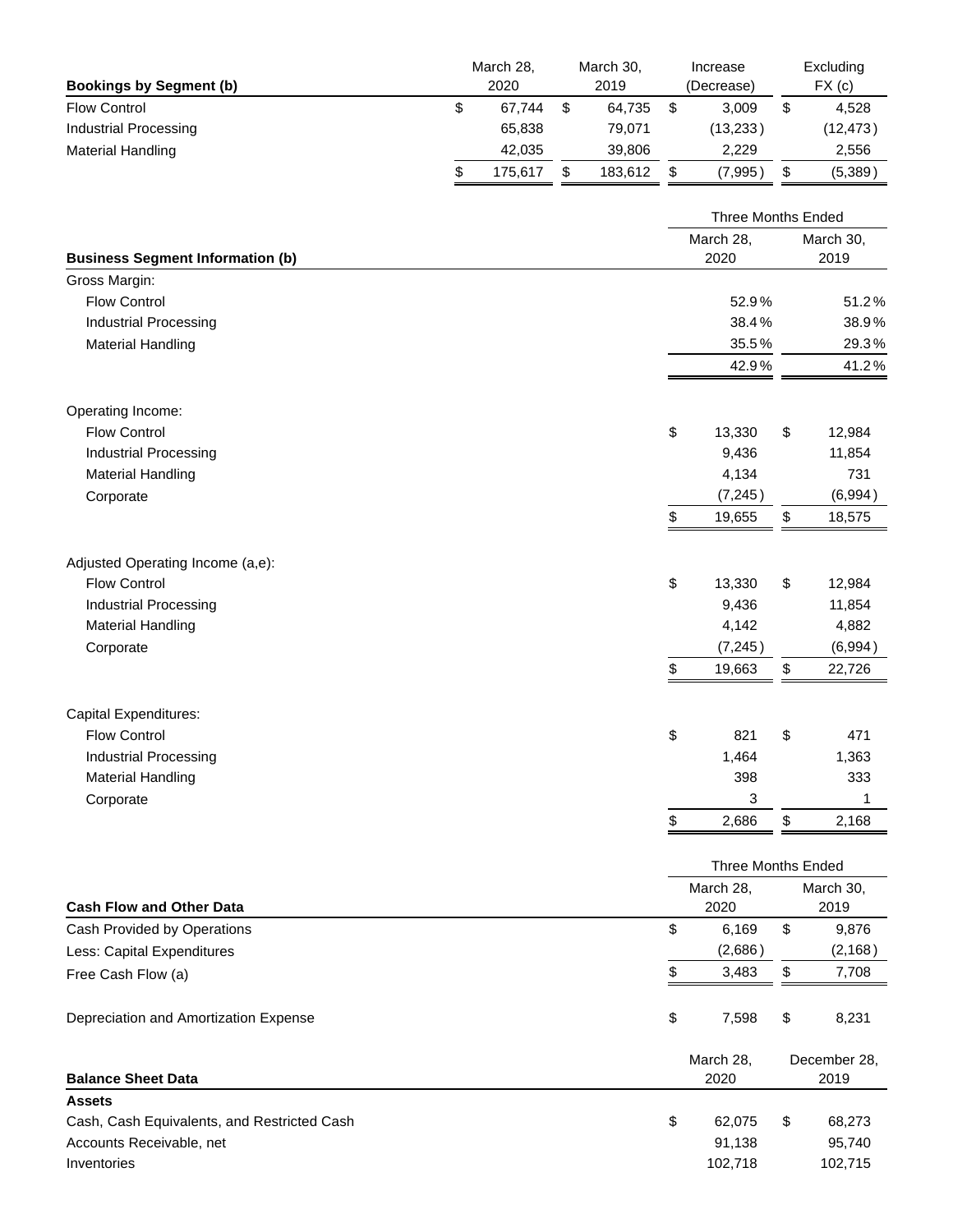| <b>Unbilled Revenue</b>                     |     | 12,194  | 13,162        |
|---------------------------------------------|-----|---------|---------------|
| Property, Plant, and Equipment, net         |     | 83,748  | 86,032        |
| Intangible Assets                           |     | 166,690 | 173,896       |
| Goodwill                                    |     | 330,997 | 336,032       |
| <b>Other Assets</b>                         |     | 59,488  | 63,537        |
|                                             | \$. | 909,048 | \$<br>939,387 |
| <b>Liabilities and Stockholders' Equity</b> |     |         |               |
| <b>Accounts Payable</b>                     | \$  | 41,196  | \$<br>45,852  |
| Debt Obligations                            |     | 289,524 | 294,717       |
| <b>Other Borrowings</b>                     |     | 5,852   | 6,308         |
| <b>Other Liabilities</b>                    |     | 148,204 | 165,431       |
| <b>Total Liabilities</b>                    |     | 484,776 | 512,308       |
| Stockholders' Equity                        |     | 424,272 | 427,079       |
|                                             |     | 909,048 | \$<br>939,387 |

|                                                                                     |                   | <b>Three Months Ended</b> |                   |  |  |
|-------------------------------------------------------------------------------------|-------------------|---------------------------|-------------------|--|--|
| <b>Adjusted Operating Income and Adjusted EBITDA</b><br><b>Reconciliation (a,b)</b> | March 28,<br>2020 |                           | March 30,<br>2019 |  |  |
| Consolidated                                                                        |                   |                           |                   |  |  |
| Net Income Attributable to Kadant                                                   | \$<br>12,531      | \$                        | 10,900            |  |  |
| Net Income Attributable to Noncontrolling Interest                                  | 125               |                           | 165               |  |  |
| Provision for Income Taxes                                                          | 4,559             |                           | 3,963             |  |  |
| Interest Expense, Net                                                               | 2,408             |                           | 3,448             |  |  |
| Other Expense, Net                                                                  | 32                |                           | 99                |  |  |
| Operating Income                                                                    | 19,655            |                           | 18,575            |  |  |
| <b>Acquisition Costs</b>                                                            |                   |                           | 843               |  |  |
| Acquired Backlog Amortization (f)                                                   | 8                 |                           | 998               |  |  |
| Acquired Profit in Inventory (g)                                                    |                   |                           | 2,310             |  |  |
| Adjusted Operating Income (a)                                                       | 19,663            |                           | 22,726            |  |  |
| Depreciation and Amortization                                                       | 7,590             |                           | 7,233             |  |  |
| Adjusted EBITDA (a)                                                                 | \$<br>27,253      | \$                        | 29,959            |  |  |
| Adjusted EBITDA Margin (a,h)                                                        | 17.1%             |                           | 17.5%             |  |  |
| <b>Flow Control</b>                                                                 |                   |                           |                   |  |  |
| Operating Income                                                                    | \$<br>13,330      | \$                        | 12,984            |  |  |
| Depreciation and Amortization                                                       | 1,586             |                           | 1,586             |  |  |
| Adjusted EBITDA (a)                                                                 | \$<br>14,916      | \$                        | 14,570            |  |  |
| Adjusted EBITDA Margin (a,h)                                                        | 26.1%             |                           | 23.8%             |  |  |
| <b>Industrial Processing</b>                                                        |                   |                           |                   |  |  |
| Operating Income                                                                    | \$<br>9,436       | \$                        | 11,854            |  |  |
| Depreciation and Amortization                                                       | 3,161             |                           | 3,244             |  |  |
| Adjusted EBITDA (a)                                                                 | \$<br>12,597      | \$                        | 15,098            |  |  |
| Adjusted EBITDA Margin (a,h)                                                        | 19.5%             |                           | 20.9%             |  |  |
| <b>Material Handling</b>                                                            |                   |                           |                   |  |  |
| Operating Income                                                                    | \$<br>4,134       | \$                        | 731               |  |  |
| <b>Acquisition Costs</b>                                                            |                   |                           | 843               |  |  |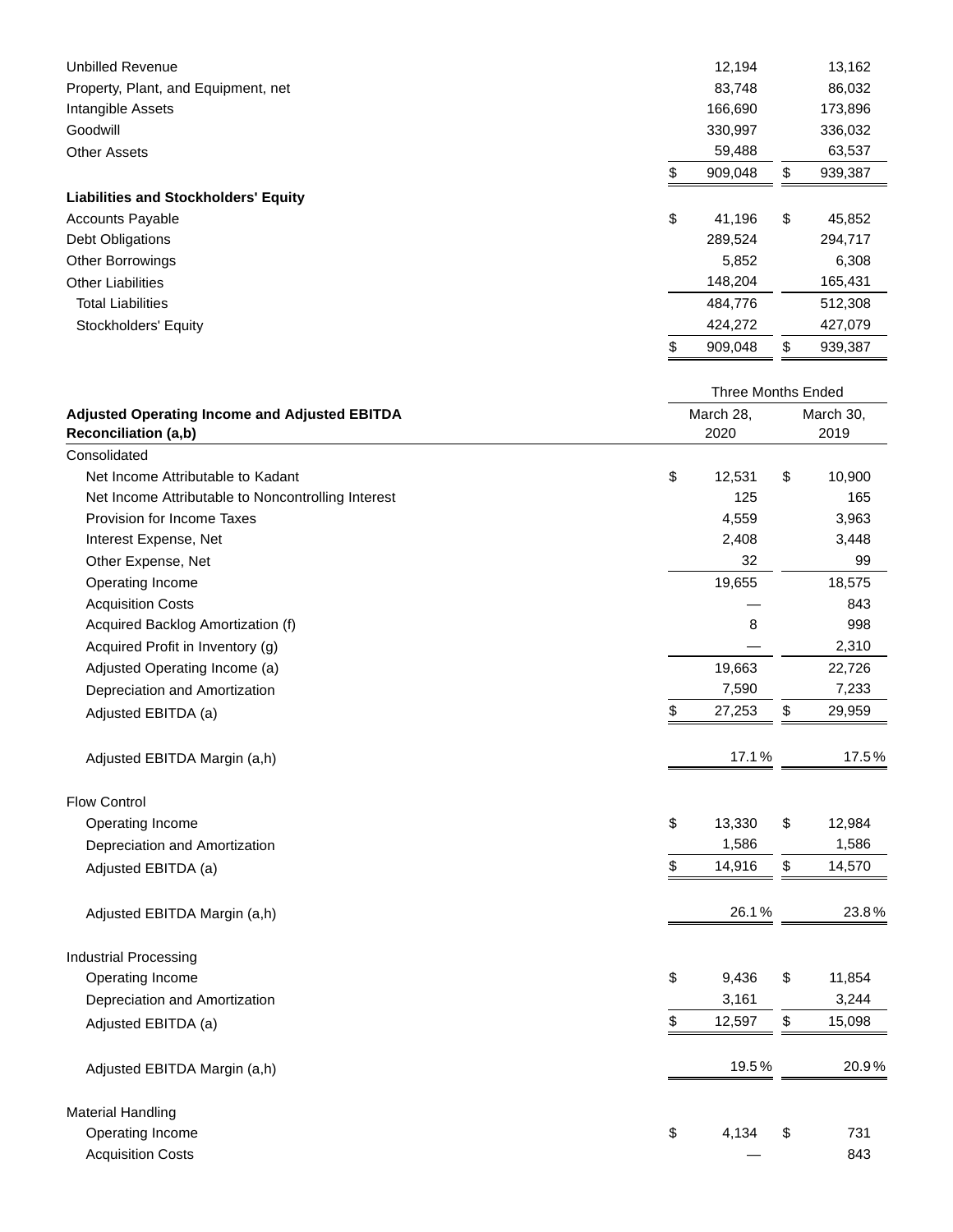| Acquired Backlog Amortization (f) | 8              | 998           |
|-----------------------------------|----------------|---------------|
| Acquired Profit in Inventory (g)  |                | 2,310         |
| Adjusted Operating Income (a)     | 4,142          | 4,882         |
| Depreciation and Amortization     | 2,797          | 2,343         |
| Adjusted EBITDA (a)               | 6,939          | \$<br>7,225   |
| Adjusted EBITDA Margin (a,h)      | 18.6%          | 19.1%         |
| Corporate                         |                |               |
| <b>Operating Loss</b>             | \$<br>(7, 245) | \$<br>(6,994) |
| Depreciation and Amortization     | 46             | 60            |
| EBITDA (a)                        | (7, 199)       | \$<br>(6,934) |

- (a) Represents a non-GAAP financial measure.
- (b) Reflects our new reportable operating segments announced on April 22, 2020. Prior period information has been recast to conform to the current period presentation.
- (c) Represents the increase (decrease) resulting from the conversion of current period amounts reported in local currencies into U.S. dollars at the exchange rate of the prior period compared to the U.S. dollar amount reported in the prior period.
- (d) Geographic revenues are attributed to regions based on customer location.
- (e) See reconciliation to the most directly comparable GAAP financial measure under "Adjusted Operating Income and Adjusted EBITDA Reconciliation."
- (f) Represents intangible amortization expense associated with acquired backlog.
- (g) Represents expense within cost of revenues associated with amortization of acquired profit in inventory.
- (h) Calculated as adjusted EBITDA divided by revenue in each period.

#### **About Kadant**

Kadant Inc. is a global supplier of high-value, critical components and engineered systems used in process industries worldwide. The Company's products, technologies, and services play an integral role in enhancing process efficiency, optimizing energy utilization, and maximizing productivity in resource-intensive industries. Kadant is based in Westford, Massachusetts, with approximately 2,800 employees in 20 countries worldwide. For more information, visit [www.kadant.com.](https://www.globenewswire.com/Tracker?data=NlNzW3QZ7mGPAyrUSG56RhR33CrdKKXvQ_LN8Cvz-hugO5WAZMRlbcww26IpoEz2lVALcpR5EgJSCCD-lChtyg==)

#### **Safe Harbor Statement**

The following constitutes a "Safe Harbor" statement under the Private Securities Litigation Reform Act of 1995: This press release contains forwardlooking statements that involve a number of risks and uncertainties, including forward-looking statements about our future financial and operating performance, demand for our products, and economic and industry outlook. These forward-looking statements represent our expectations as of the date of this press release. We undertake no obligation to publicly update any forward-looking statement, whether as a result of new information, future events, or otherwise. These forward-looking statements are subject to known and unknown risks and uncertainties that may cause our actual results to differ materially from these forward-looking statements as a result of various important factors, including those set forth under the heading "Risk Factors" in Kadant's annual report on Form 10-K for the year ended December 28, 2019 and subsequent filings with the Securities and Exchange Commission. These include risks and uncertainties relating to the impact of the COVID-19 pandemic on our operating and financial results; adverse changes in global and local economic conditions; the variability and difficulty in accurately predicting revenues from large capital equipment and systems projects; our customers' ability to obtain financing for capital equipment projects; international sales and operations; health epidemics; changes to government regulations and policies around the world; policies of the Chinese government; the variability and uncertainties in sales of capital equipment in China; levels of residential construction activity; reductions by our wood processing customers of their capital spending or production of oriented strand board; changes to the global timber supply; cyclical economic conditions affecting the global mining industry; development and use of digital media; currency fluctuations; demand for coal, including economic and environmental risks associated with coal; price increases or shortages of raw materials; dependence on certain suppliers; our acquisition strategy; failure of our information systems or breaches of data security and cybertheft; compliance with government regulations and policies and compliance with laws; implementation of our internal growth strategy; competition; soundness of suppliers and customers; changes in our tax provision or exposure to additional tax liabilities; our ability to successfully manage our manufacturing operations; disruption in production; future restructurings; economic conditions and regulatory changes caused by the United Kingdom's exit from the European Union; our debt obligations; restrictions in our credit agreement and note purchase agreement; substitution of an alternative index for LIBOR; loss of key personnel and effective succession planning; protection of intellectual property; fluctuations in our share price; soundness of financial institutions; environmental laws and regulations; climate change; environmental, health and safety laws and regulations; adequacy of our insurance coverage; anti-takeover provisions; and reliance on third-party research.